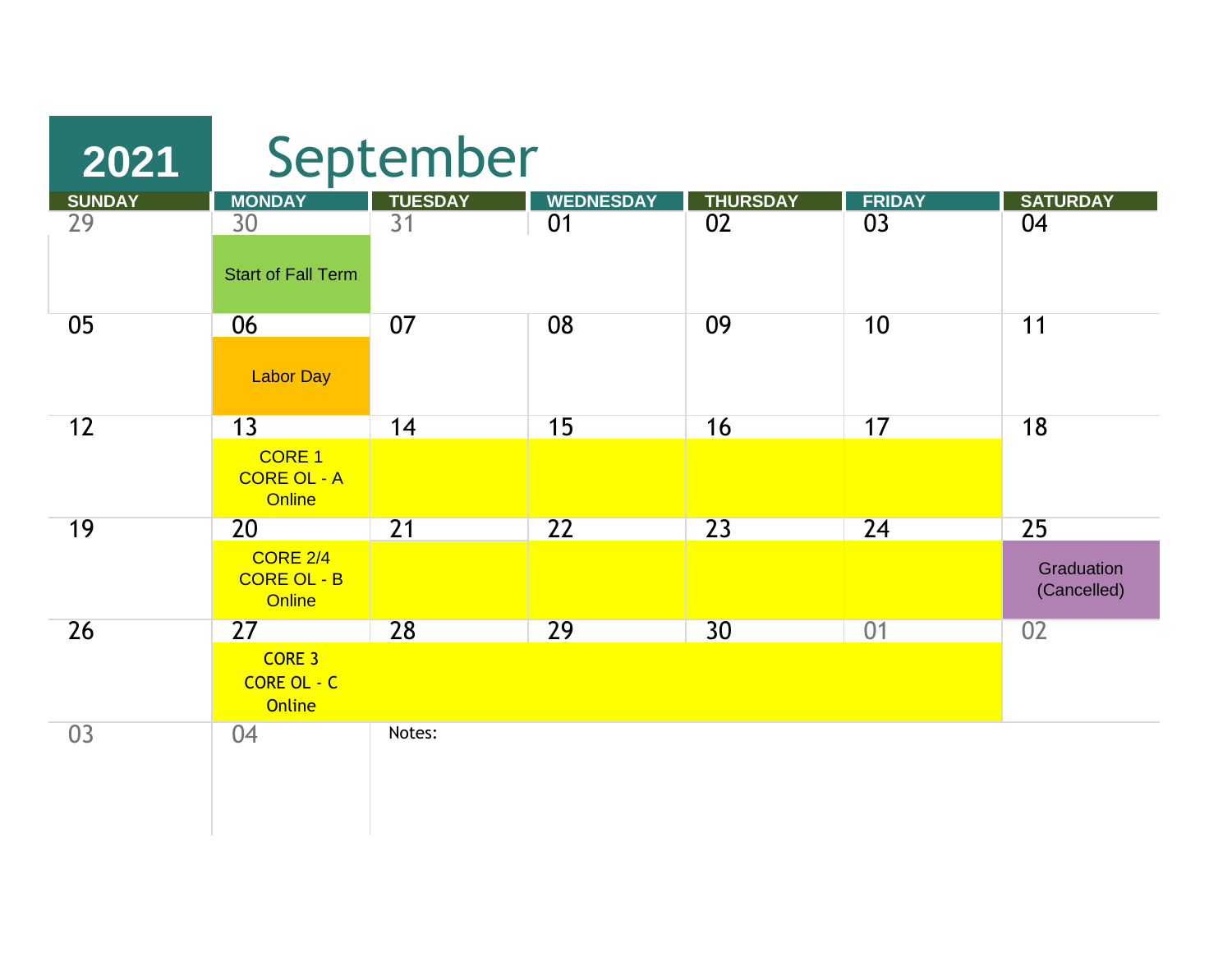| 2021          |                                                                    | October        |                  |                       |               |                 |
|---------------|--------------------------------------------------------------------|----------------|------------------|-----------------------|---------------|-----------------|
| <b>SUNDAY</b> | <b>MONDAY</b><br>27                                                | <b>TUESDAY</b> | <b>WEDNESDAY</b> | <b>THURSDAY</b><br>30 | <b>FRIDAY</b> | <b>SATURDAY</b> |
| 26            | CORE 3<br>CORE OL - C<br><b>Online</b>                             | 28             | 29               |                       | 01            | 02              |
| 03            | 04                                                                 | 05             | 06               | 07                    | 08            | 09              |
| 10            | 11<br><b>Columbus Day</b>                                          | 12             | 13               | 14                    | 15            | 16              |
| 17            | 18<br>Core 5/7<br><b>Dissertation</b><br>Workshop<br><b>Online</b> | 19             | 20               | $\overline{21}$       | 22            | 23              |
| 24            | 25                                                                 | 26             | 27               | 28                    | 29            | 30              |
| 31            | 01                                                                 | Notes:         |                  |                       |               |                 |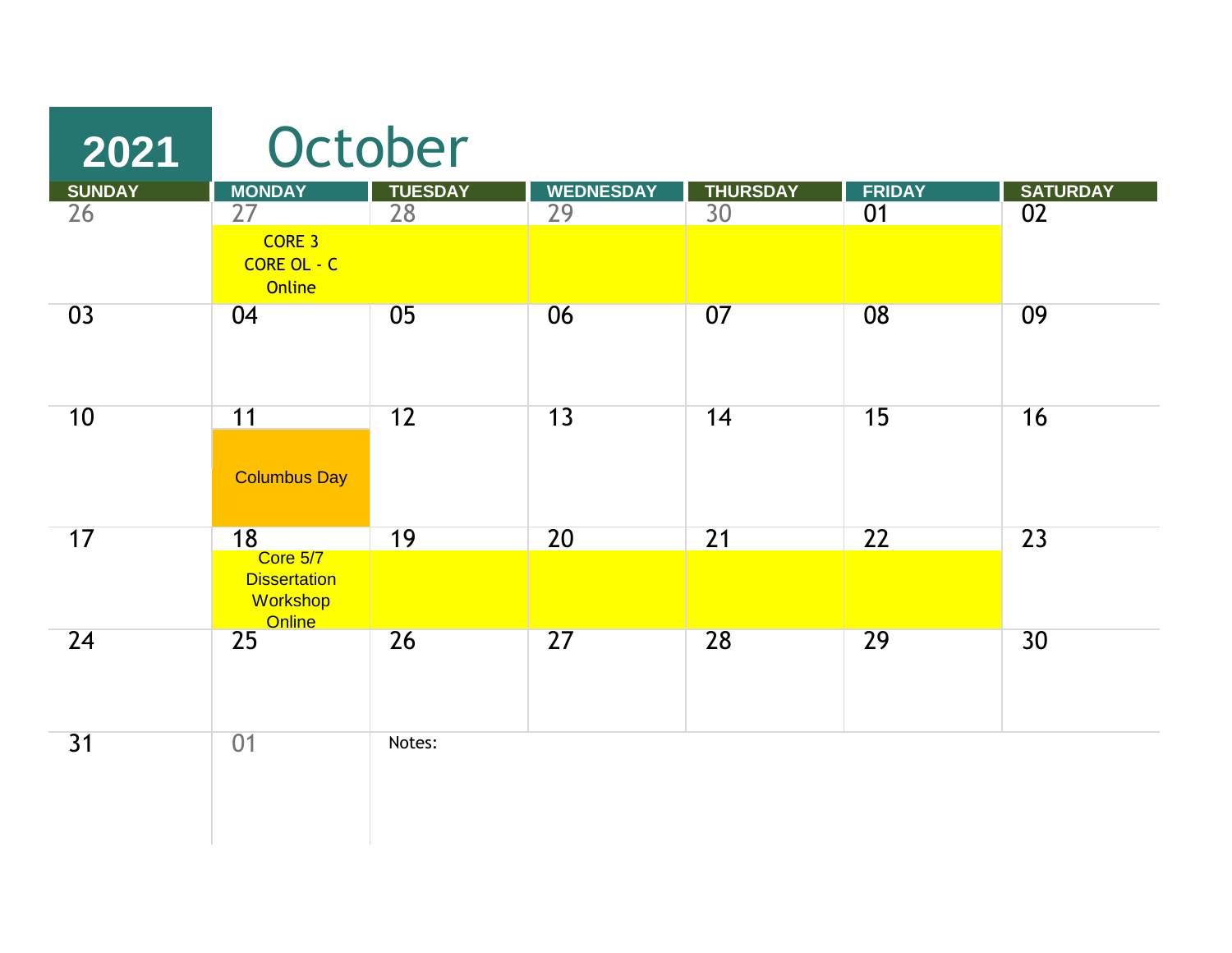| 2021         |                           | November      |           |                               |                 |                 |
|--------------|---------------------------|---------------|-----------|-------------------------------|-----------------|-----------------|
|              |                           |               |           | <b>THURSDAY</b>               |                 | <b>SATURDAY</b> |
| SUNDAY<br>31 | MONDAY<br>01              | TUESDAY<br>02 | WEDNESDAY | 04                            | FRIDAY<br>05    | $\overline{06}$ |
| 07           | 08<br><b>Veterans Day</b> | 09            | 10        | 11                            | 12              | 13              |
| 14           | 15                        | 16            | 17        | 18                            | 19              | 20              |
| 21           | 22                        | 23            | 24        | 25<br><b>Thanksgiving Day</b> | 26              | $\overline{27}$ |
| 28           | 29                        | 30            | 01        | 02                            | $\overline{03}$ | 04              |
| 05           | 06                        | Notes:        |           |                               |                 |                 |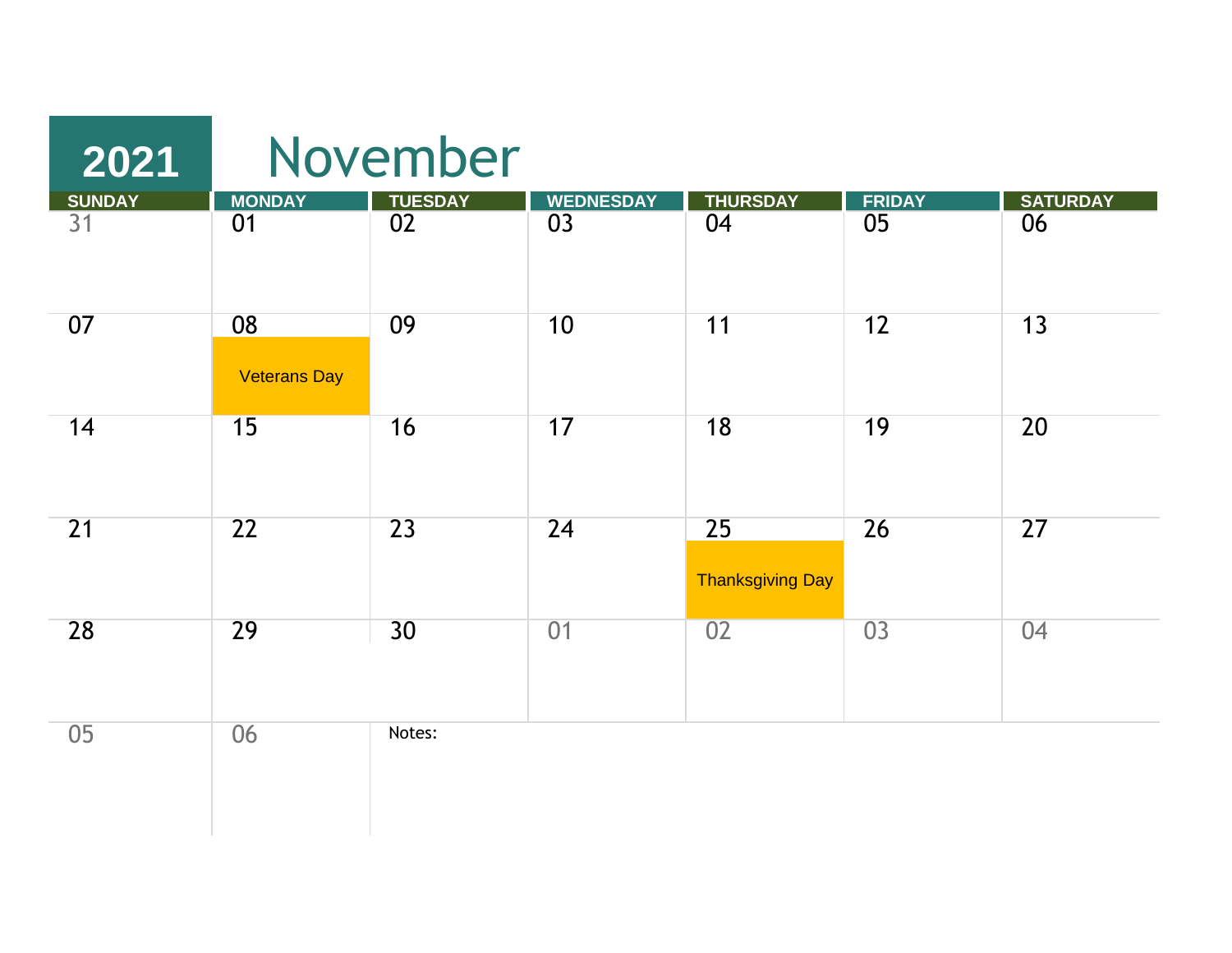## December

| <b>SUNDAY</b>   | <b>MONDAY</b>   | <b>TUESDAY</b>  | <b>WEDNESDAY</b> | <b>THURSDAY</b> |                 | <b>SATURDAY</b>            |
|-----------------|-----------------|-----------------|------------------|-----------------|-----------------|----------------------------|
| $\overline{28}$ | $\overline{29}$ | $\overline{30}$ | $\overline{01}$  | $\overline{02}$ | FRIDAY<br>03    | 04                         |
| 05              | 06              | 07              | 08               | 09              | 10              | 11                         |
| 12              | 13              | 14              | 15               | 16              | 17              | 18                         |
| 19              | 20              | 21              | 22               | 23              | 24              | 25<br><b>Christmas Day</b> |
| 26              | 27              | 28              | 29               | 30              | $\overline{31}$ | 01<br>New Year's Day       |
| 02              | 03              | Notes:          |                  |                 |                 |                            |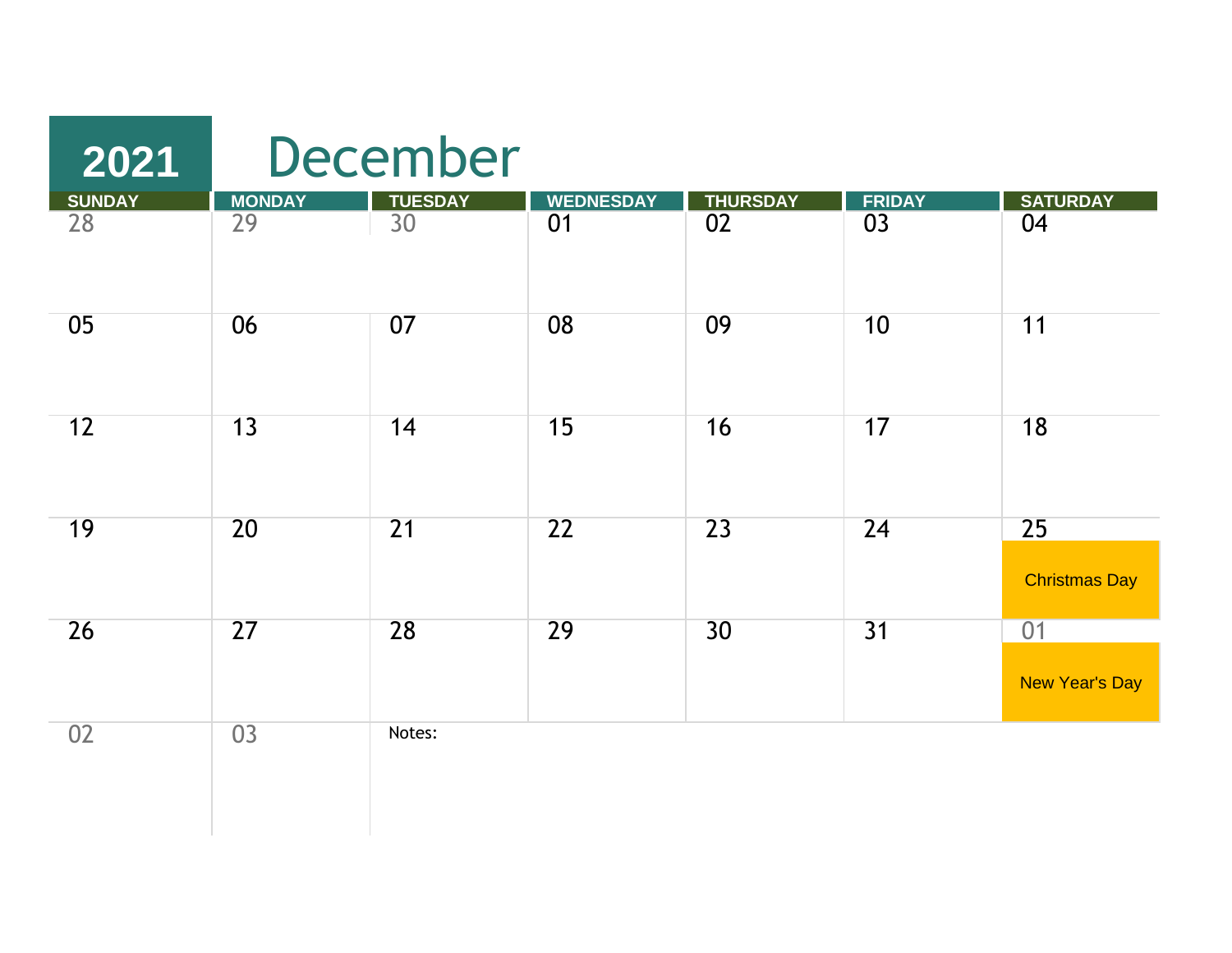| $\boxed{2022}$  | January                                                    |                 |                  |                 |              |                       |
|-----------------|------------------------------------------------------------|-----------------|------------------|-----------------|--------------|-----------------------|
| <b>SUNDAY</b>   |                                                            | <b>TUESDAY</b>  | <b>WEDNESDAY</b> |                 |              | <b>SATURDAY</b>       |
| $\overline{26}$ | MONDAY<br>27                                               | $\overline{28}$ | $\overline{29}$  | THURSDAY<br>30  | FRIDAY<br>31 | 01                    |
|                 |                                                            |                 |                  |                 |              | <b>New Year's Day</b> |
| 02              | 03                                                         | 04              | 05               | 06              | 07           | 08                    |
| 09              | 10                                                         | 11              | 12               | 13              | 14           | 15                    |
| 16              | 17<br><b>Martin Luther</b><br>King, Jr.<br><b>Birthday</b> | $\overline{18}$ | 19               | 20              | 21           | $\overline{22}$       |
| 23              | $\overline{24}$                                            | 25              | 26               | $\overline{27}$ | 28           | 29                    |
| 30              | 31                                                         | Notes:          |                  |                 |              |                       |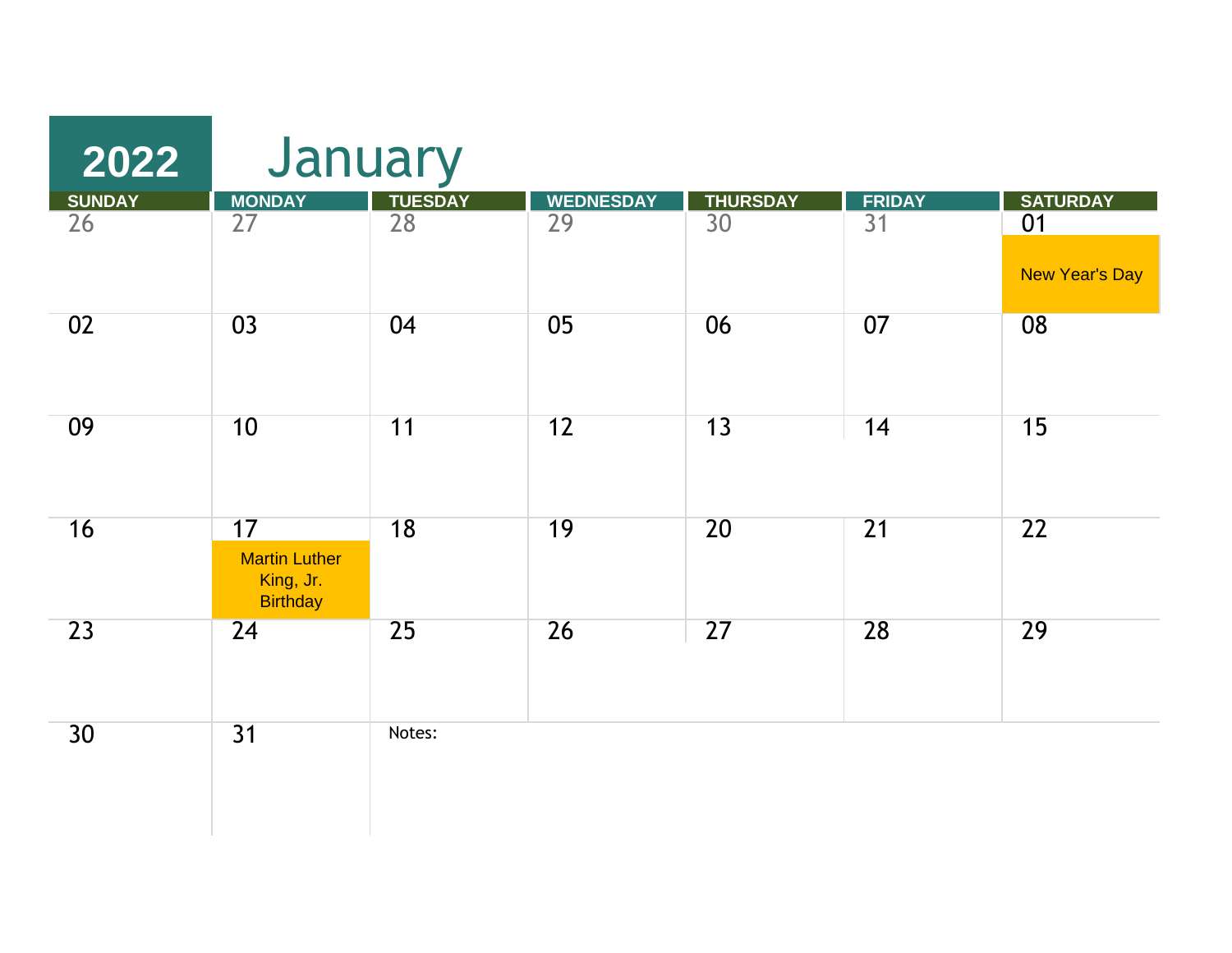| 2022            |                                                                           | February                             |                  |                 |                 |                 |
|-----------------|---------------------------------------------------------------------------|--------------------------------------|------------------|-----------------|-----------------|-----------------|
| <b>SUNDAY</b>   | <b>MONDAY</b>                                                             | <b>TUESDAY</b>                       | <b>WEDNESDAY</b> | <b>THURSDAY</b> | <b>FRIDAY</b>   | <b>SATURDAY</b> |
| $\overline{30}$ | $\overline{31}$                                                           | $\overline{01}$                      | $\overline{02}$  | $\overline{03}$ | $\overline{04}$ | $\overline{05}$ |
| 06              | 07                                                                        | 08                                   | 09               | 10              | 11              | $\overline{12}$ |
| 13              | 14<br><b>Fall Assignment</b><br><b>Deadline</b><br><b>President's Day</b> | 15                                   | 16               | 17              | 18              | 19              |
| 20              | 21                                                                        | 22                                   | 23               | 24              | $\overline{25}$ | 26              |
| 27              | 28<br><b>End of Fall Term</b>                                             | 01<br><b>Start of Spring</b><br>Term | 02               | 03              | 04              | 05              |
| 06              | $\overline{07}$                                                           | Notes:                               |                  |                 |                 |                 |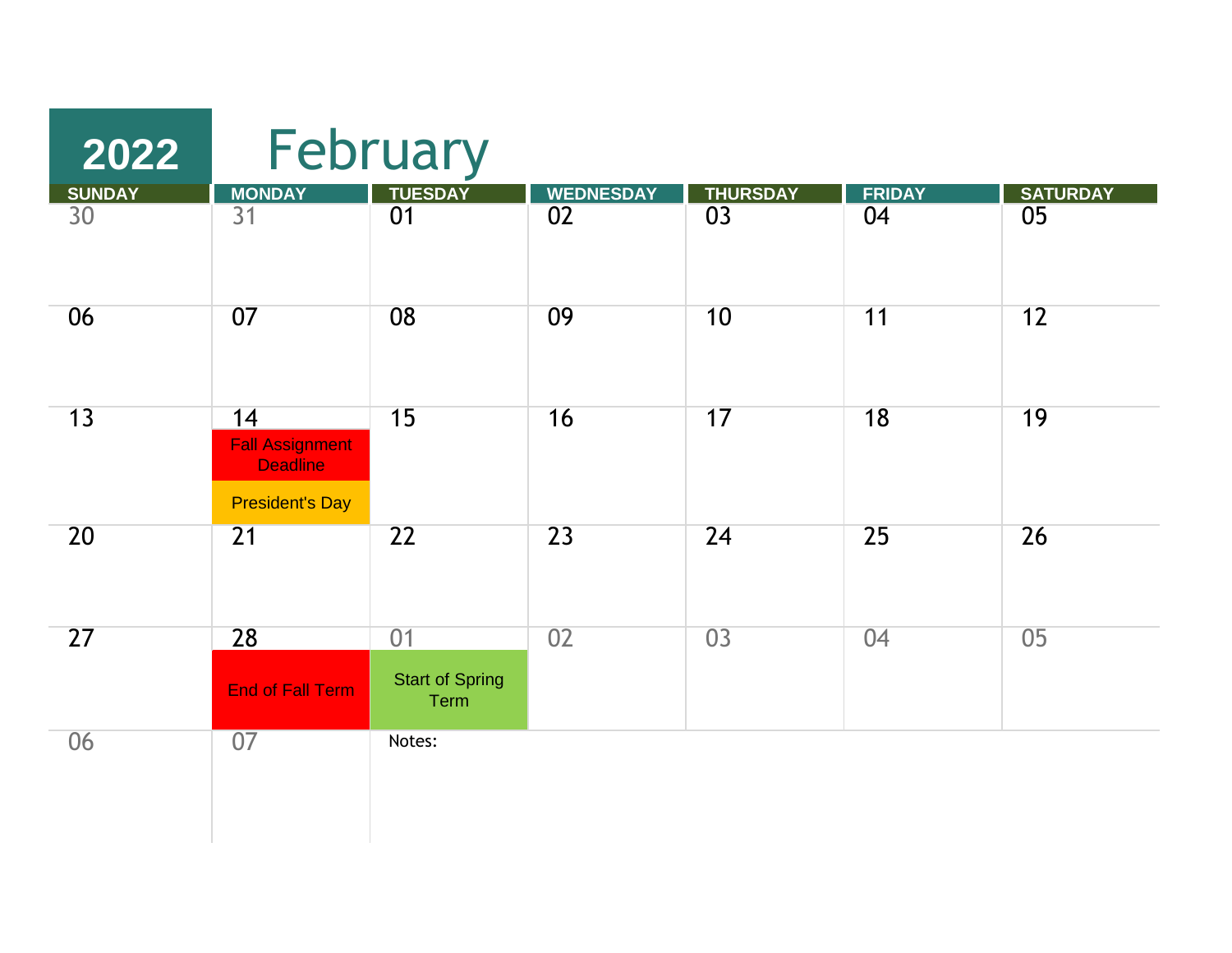| 2022          | March                                     |                 |                  |                 |               |                 |
|---------------|-------------------------------------------|-----------------|------------------|-----------------|---------------|-----------------|
| <b>SUNDAY</b> | <b>MONDAY</b>                             | <b>TUESDAY</b>  | <b>WEDNESDAY</b> | <b>THURSDAY</b> | <b>FRIDAY</b> | <b>SATURDAY</b> |
| 27            | 28                                        | 01              | 02               | 03              | 04            | 05              |
|               | <b>Start of Spring</b><br>Term - March 01 |                 |                  |                 |               |                 |
| 06            | 07                                        | 08              | 09               | 10              | 11            | 12              |
|               | CORE 1<br><b>CORE OL - A</b>              |                 |                  |                 |               |                 |
| 13            | 14                                        | 15              | 16               | 17              | 18            | 19              |
|               | <b>CORE 2/4</b><br>CORE OL - B            |                 |                  |                 |               |                 |
| 20            | $\overline{21}$                           | $\overline{22}$ | $\overline{23}$  | $\overline{24}$ | 25            | 26              |
|               | CORE <sub>3</sub><br>CORE OL - C          |                 |                  |                 |               |                 |
| 27            | 28                                        | 29              | 30 <sup>°</sup>  | 31              | 01            | 02              |
|               |                                           |                 |                  |                 |               |                 |
| 03            | 04                                        | Notes:          |                  |                 |               |                 |
|               |                                           |                 |                  |                 |               |                 |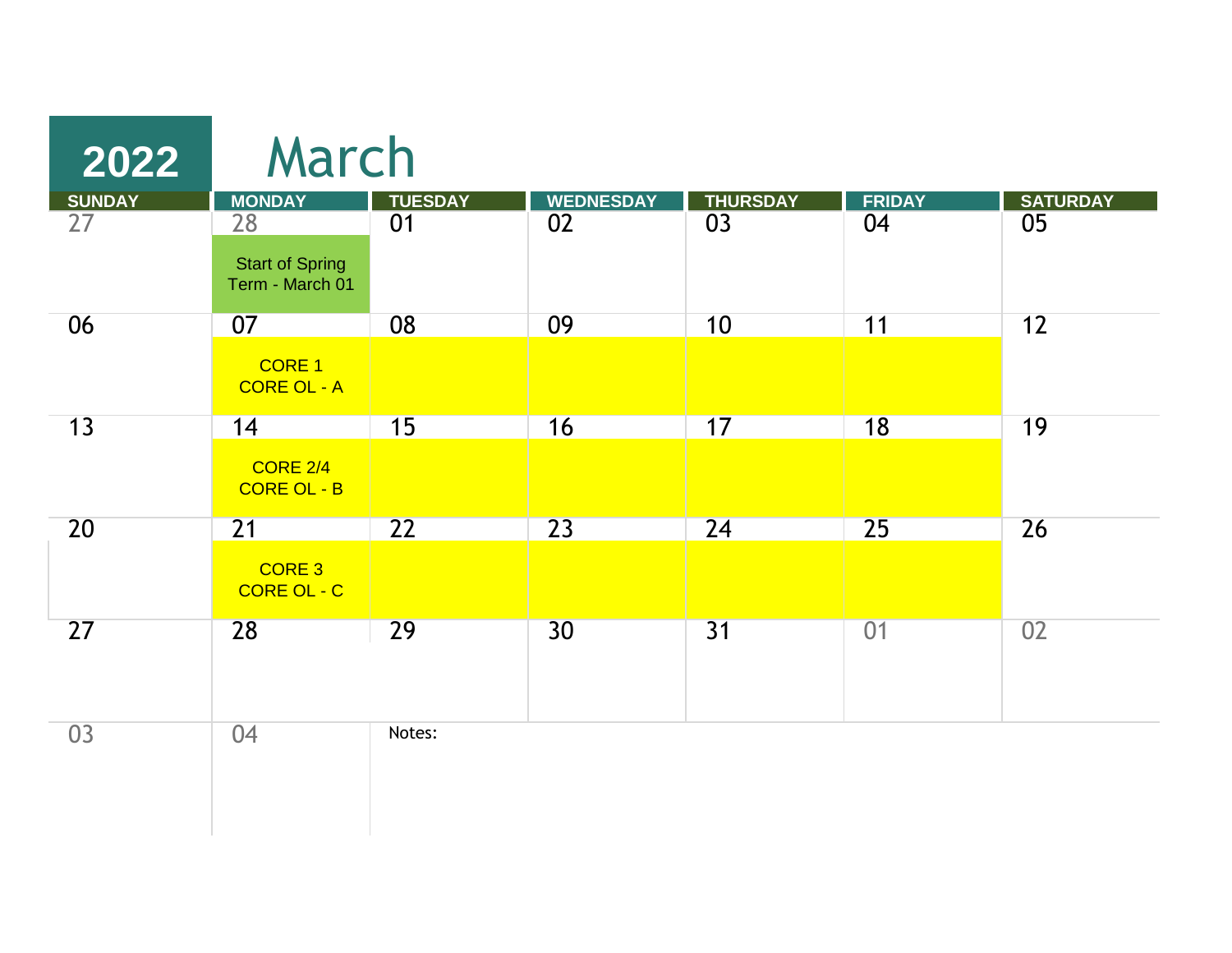| 2022            | April                                                   |                                   |                                     |                                    |                     |                                    |
|-----------------|---------------------------------------------------------|-----------------------------------|-------------------------------------|------------------------------------|---------------------|------------------------------------|
| SUNDAY<br>27    | <b>MONDAY</b><br>$\overline{28}$                        | <b>TUESDAY</b><br>$\overline{29}$ | <b>WEDNESDAY</b><br>$\overline{30}$ | <b>THURSDAY</b><br>$\overline{31}$ | <b>FRIDAY</b><br>01 | <b>SATURDAY</b><br>$\overline{02}$ |
|                 |                                                         |                                   |                                     |                                    |                     |                                    |
| 03              | 04<br><b>CORE 5/7</b>                                   | 05                                | 06                                  | 07                                 | 08                  | 09                                 |
|                 | <b>DISSERTATION</b><br><b>WORKSHOP</b><br><b>ONLINE</b> |                                   |                                     |                                    |                     |                                    |
| 10              | 11                                                      | 12                                | 13                                  | 14                                 | 15                  | 16                                 |
|                 |                                                         |                                   |                                     |                                    |                     |                                    |
| 17              | 18                                                      | 19                                | 20                                  | $\overline{21}$                    | $\overline{22}$     | 23                                 |
| <b>Easter</b>   |                                                         |                                   |                                     |                                    |                     |                                    |
| $\overline{24}$ | 25                                                      | 26                                | 27                                  | 28                                 | 29                  | 30                                 |
|                 |                                                         |                                   |                                     |                                    |                     |                                    |
| 01              | 02                                                      | Notes:                            |                                     |                                    |                     |                                    |
|                 |                                                         |                                   |                                     |                                    |                     |                                    |
|                 |                                                         |                                   |                                     |                                    |                     |                                    |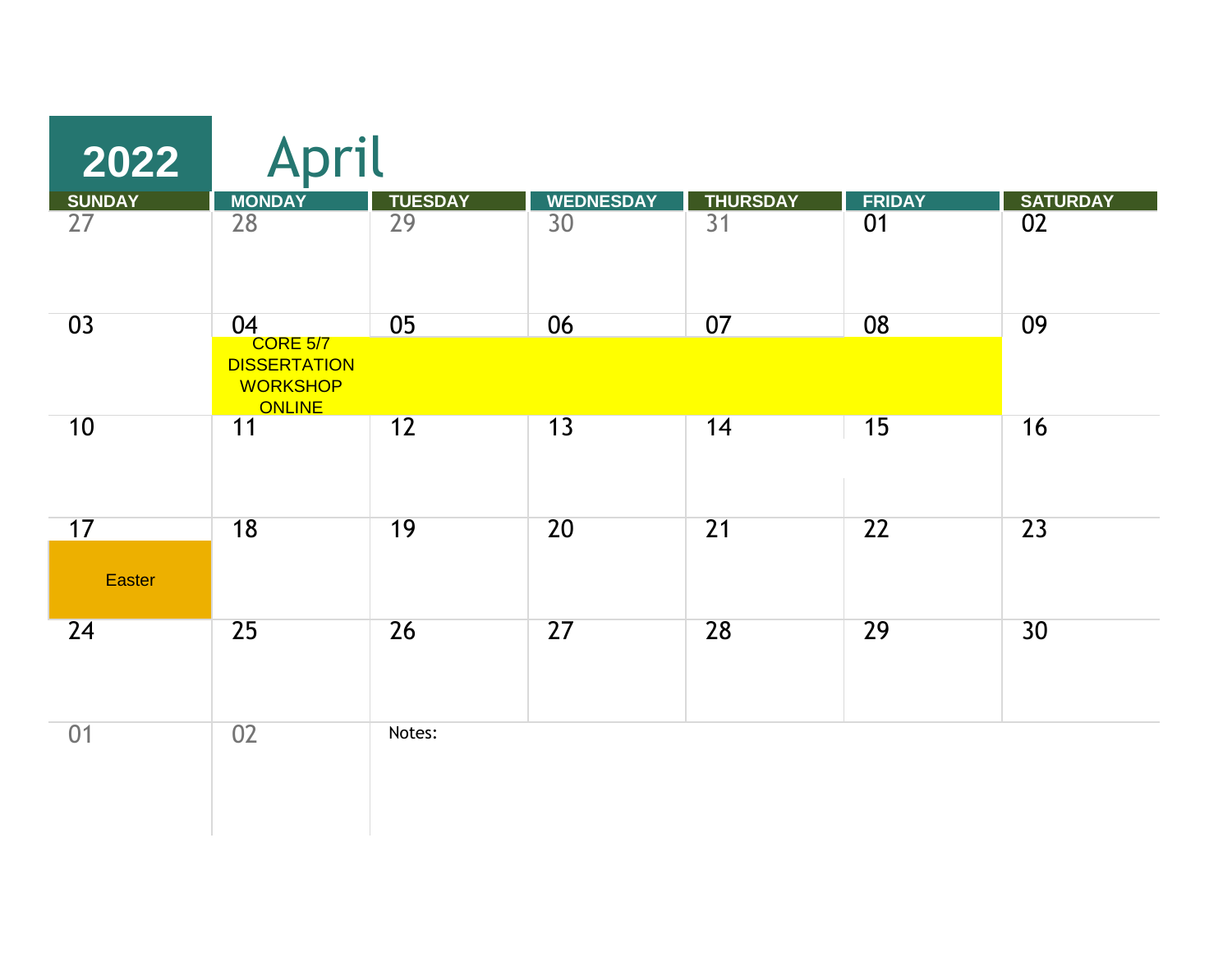| 2022         | May                 |                 |                  |                                    |                 |                                    |
|--------------|---------------------|-----------------|------------------|------------------------------------|-----------------|------------------------------------|
| SUNDAY<br>01 | MONDAY<br>02        | TUESDAY<br>03   | <b>WEDNESDAY</b> | <b>THURSDAY</b><br>$\overline{05}$ | FRIDAY<br>06    | <b>SATURDAY</b><br>$\overline{07}$ |
|              |                     |                 | 04               |                                    |                 |                                    |
| 08           | 09                  | 10              | 11               | 12                                 | 13              | 14                                 |
| 15           | 16                  | 17              | $\overline{18}$  | 19                                 | $\overline{20}$ | 21                                 |
| 22           | 23                  | 24              | 25               | 26                                 | 27              | 28                                 |
| 29           | 30                  | $\overline{31}$ | 01               | 02                                 | $\overline{03}$ | 04                                 |
|              | <b>Memorial Day</b> |                 |                  |                                    |                 |                                    |
| 05           | 06                  | Notes:          |                  |                                    |                 |                                    |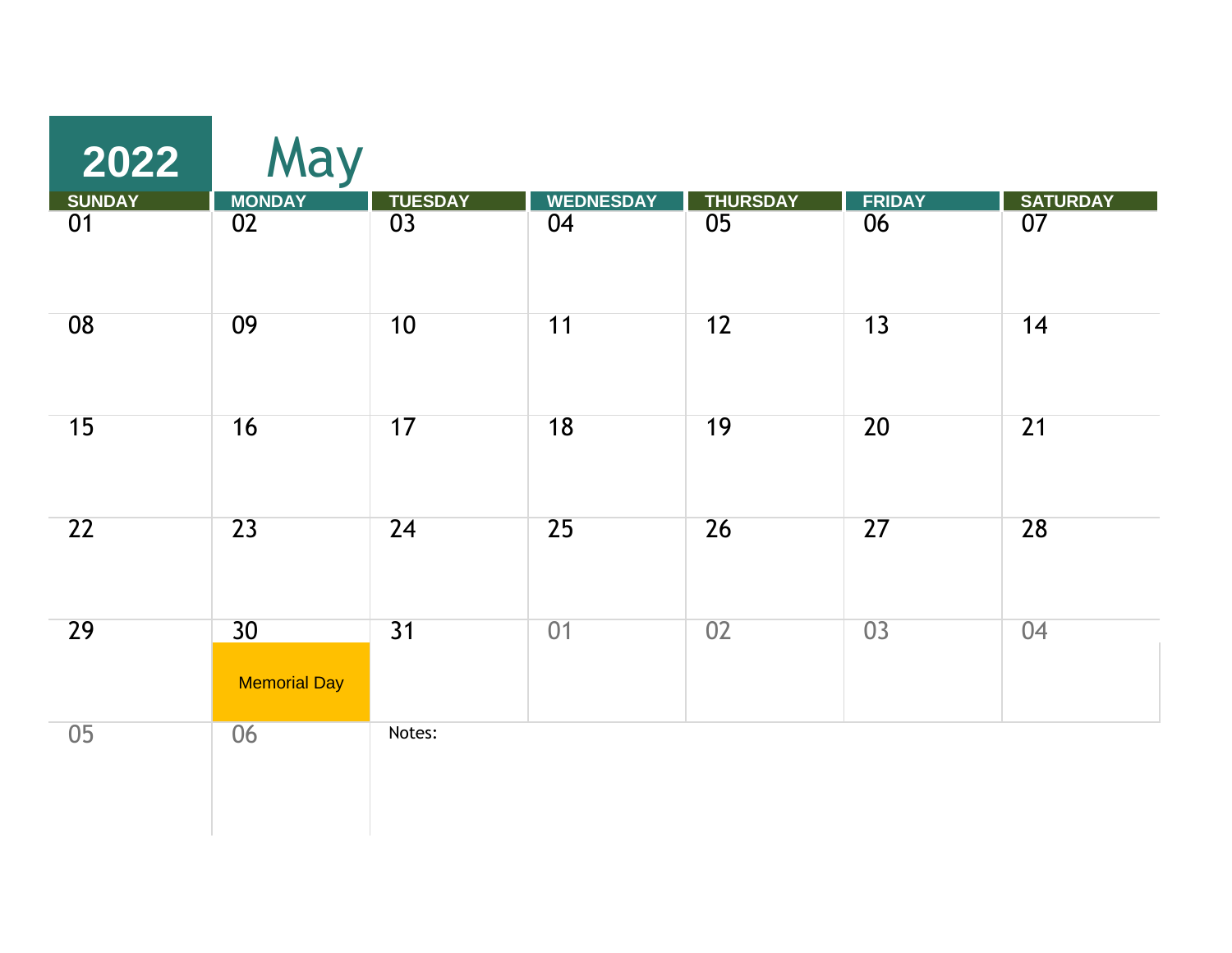| 2022            | June            |                |                  |                                             |               |                 |
|-----------------|-----------------|----------------|------------------|---------------------------------------------|---------------|-----------------|
| <b>SUNDAY</b>   | <b>MONDAY</b>   | <b>TUESDAY</b> | <b>WEDNESDAY</b> | <b>THURSDAY</b>                             | <b>FRIDAY</b> | <b>SATURDAY</b> |
| 29              | 30              | 31             | 01               | $\overline{02}$                             | 03            | 04              |
| 05              | 06              | 07             | 08               | 09                                          | 10            | 11              |
| 12              | 13              | 14             | 15               | 16                                          | 17            | 18              |
| 19              | 20              | 21             | 22               | 23                                          | 24            | 25              |
|                 |                 |                |                  | Library of Congress Reading & Research Trip |               |                 |
| 26              | $\overline{27}$ | 28             | 29               | 30                                          | 01            | 02              |
| $\overline{03}$ | 04              | Notes:         |                  |                                             |               |                 |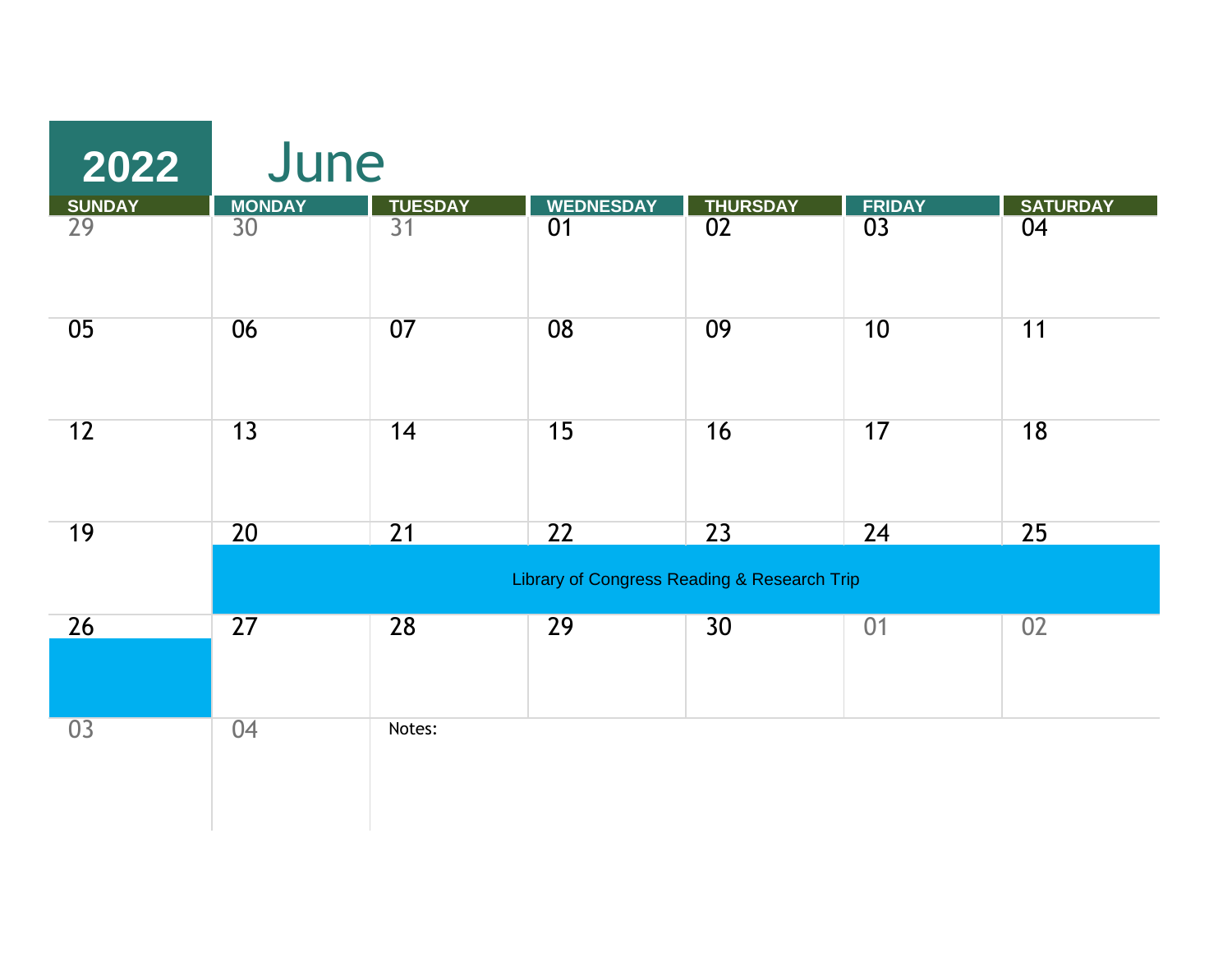| 2022         | July             |                 |                  |                 |                 |                 |
|--------------|------------------|-----------------|------------------|-----------------|-----------------|-----------------|
|              | <b>MONDAY</b>    |                 | <b>WEDNESDAY</b> | <b>THURSDAY</b> | <b>FRIDAY</b>   | <b>SATURDAY</b> |
| SUNDAY<br>26 | $\overline{27}$  | TUESDAY<br>28   | $\overline{29}$  | $\overline{30}$ | $\overline{01}$ | 02              |
| 03           | 04               | 05              | 06               | 07              | 08              | 09              |
|              | Independence Day |                 |                  |                 |                 |                 |
| 10           | $\overline{11}$  | 12              | 13               | 14              | 15              | 16              |
| 17           | $\overline{18}$  | 19              | 20               | $\overline{21}$ | $\overline{22}$ | 23              |
| 24           | $\overline{25}$  | $\overline{26}$ | 27               | 28              | 29              | 30              |
| 31           | 01               | Notes:          |                  |                 |                 |                 |